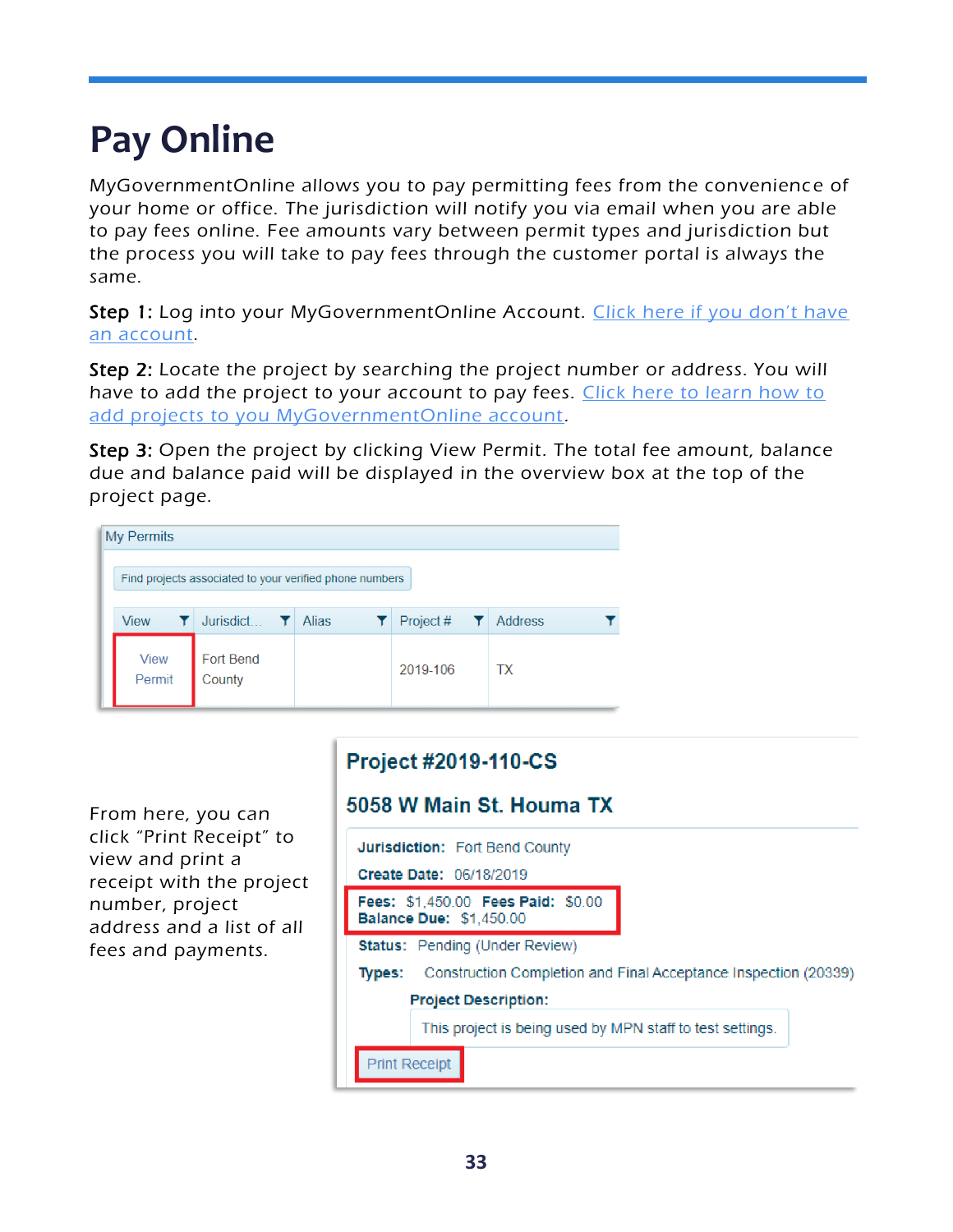Step 4: Clicking the tab labelled Payments will list out each fee on the project as well as the amount due.

Below this you will find a Payments Balance section. This relists the balance paid and the balance due from the project overview box at the top.

| Overview<br>Contacts                                   | Requirements                                                   | Payments |  |                   |  |  |          |
|--------------------------------------------------------|----------------------------------------------------------------|----------|--|-------------------|--|--|----------|
| Project Type Fees                                      |                                                                |          |  |                   |  |  |          |
|                                                        | <b>Construction Completion and Final Acceptance Inspection</b> |          |  |                   |  |  |          |
| <b>Total</b><br>\$700.00                               |                                                                |          |  | <b>Amount Due</b> |  |  | \$700.00 |
| <b>Street Dedication</b>                               |                                                                |          |  |                   |  |  |          |
| <b>Total</b><br>\$250.00                               |                                                                |          |  | <b>Amount Due</b> |  |  | \$250.00 |
|                                                        | Preliminary and Final Plats-Base Fee                           |          |  |                   |  |  |          |
| <b>Total</b><br>\$500.00                               |                                                                |          |  | <b>Amount Due</b> |  |  | \$500.00 |
| <b>Payments Balance</b>                                |                                                                |          |  |                   |  |  |          |
| Balance Paid: \$0.00<br><b>Balance Due: \$1,450.00</b> |                                                                |          |  |                   |  |  |          |

Step 5: Below this is the New Payment section. Here you can select the fees you would like to make a payment on. Payment types are typically Credit Card or ACH. The amount box automatically totals all checked off fees.

| New Payment                                                                                                                                                                                                                               |                |  |  |  |
|-------------------------------------------------------------------------------------------------------------------------------------------------------------------------------------------------------------------------------------------|----------------|--|--|--|
| Received Date 06/27/2019 Contact                                                                                                                                                                                                          | Not Applicable |  |  |  |
| <b>Due</b><br><b>Type</b><br>☑ Construction Completion and Final Acceptance Inspection - 16.00 - 99 Acres<br>\$700.00<br>Street Dedication - Street Dedication<br>\$250.00<br>Preliminary and Final Plats-Base Fee - Base Fee<br>\$500.00 |                |  |  |  |
| Payment Type<br><b>Amount</b><br>1450<br>Credit Card                                                                                                                                                                                      | Pay Online     |  |  |  |